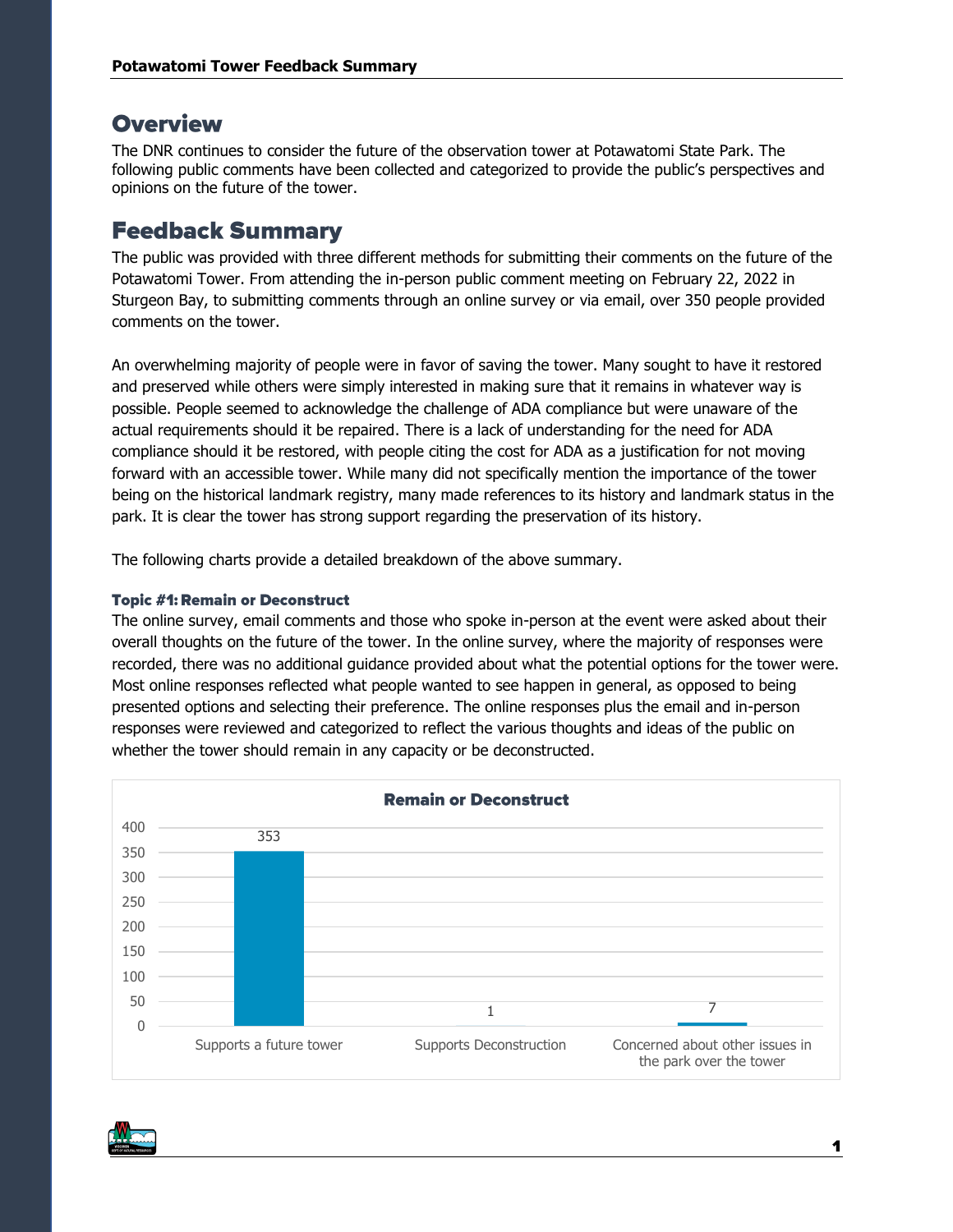A selection of comments has been collected to provide further context for each category in Appendix A.

# **Topic #2: Accessibility**

Many respondents mentioned accessibility in their comments. Opinions varied from the desire to have an accessible tower to the belief that ADA is not needed. Some of these comments were sympathetic to the desire for accessibility in the outdoors but asked to pursue alternative methods as opposed to full reconstruction. Responses have been categorized to reflect these differing opinions below.



A selection of comments has been collected to provide further context for each category in Appendix B.

# **Topic #3: Historical Significance**

The Potawatomi tower has been included in the state's historic preservation database which allows it to be considered pursuant to Wisconsin's historic preservation statute (Wis.Stats. 44.40). The tower has also been listed on the State and National Register of Historic Places. The historical significance of the tower was important to respondents and is noted in many of their comments. The online, email and in-person comments have been categorized to show the number of people who mentioned the tower's historical significance versus those who did not.

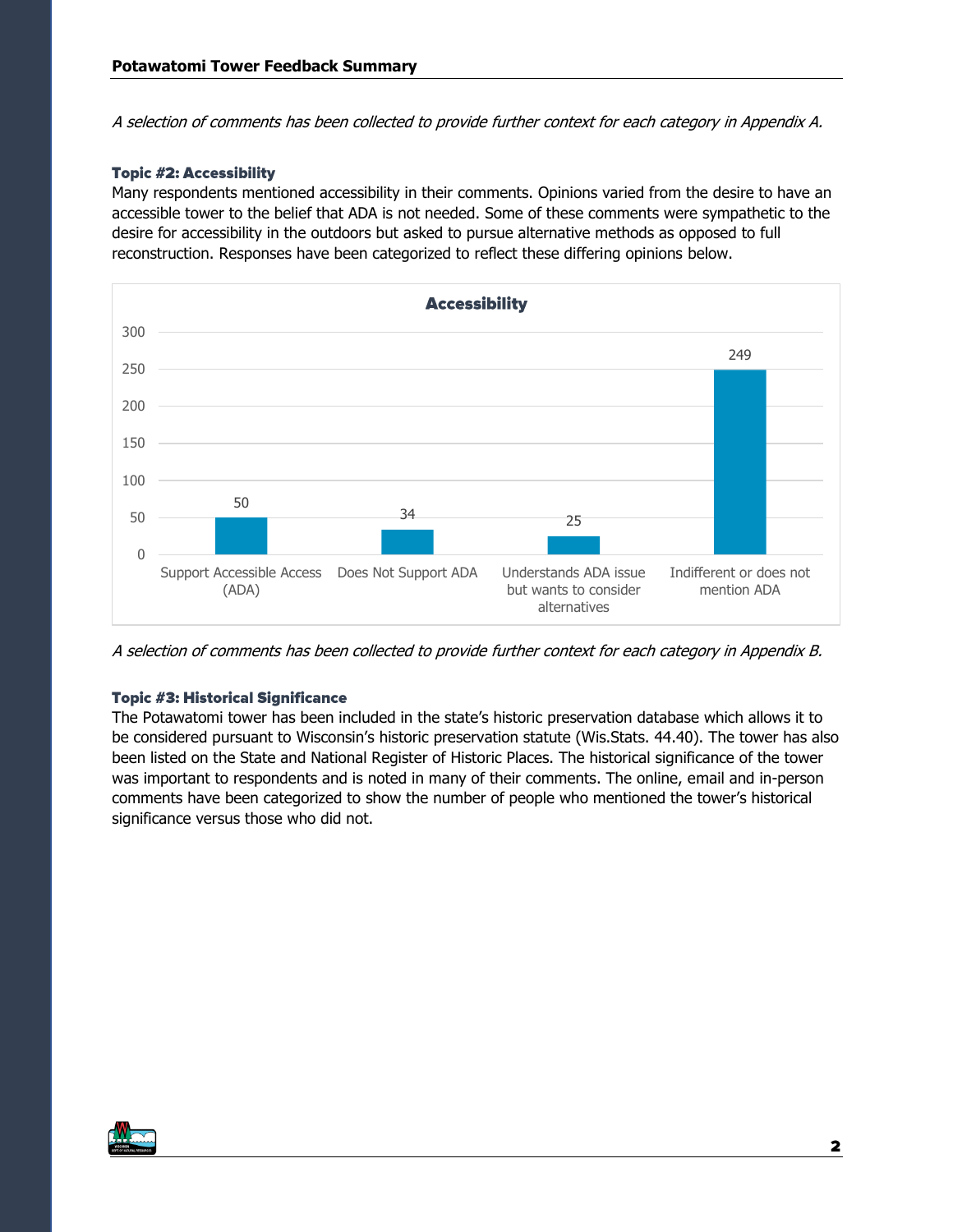

A selection of comments has been collected to provide further context for each category in Appendix C.

# **Appendix A**

Below is a selection of comments that provide further context for responses to Remain or Deconstruct.

# **Supports a future tower**

"I would love to see the tower restored to original design. I would not want trees and trails to come down to build something else in its place. Fundraising would provide funds likely!"

"The tower should be repaired and preserved for future generations to stand as an example of the efforts of those who built it during the depression years."

"I used to visit the park and tower consistently before the tower closed. I have not been to the park since. I really hope you choose to repair the tower so I can resume going and show my son how amazing the view from the top is. The tower was the primary reason I choose the park."

"I support restoring the Potawatomi tower. I think our natural resources are a main draw for our tourism economy and this tour would be another attraction. As a year-round resident, I would appreciate having this tower as a recreation opportunity for my family."

"Potawatomi Park tower should be restored by preserving the original design. It's a landmark that epitomizes natural Door County."

"The Tower is a link to the past of Door County and the history of the State Parks System. Let's keep the ORIGINAL."

"A tower should be restored/constructed for this location. As a family we would bike up the steep hill and would always stop at the tower with our children. It was a great way to create wonderful memories and enjoy nature from the top of the tower."

"I would like to see the tower replaced, similar to the one in Peninsula state park. If it is possible to repair it, that would be good too. Thank you,"

"The tower location is wonderful and I support plans seeking to repair or replace the tower. I would be willing to donate funds towards this end."

"The tower is one of the biggest draws to the park and must absolutely be saved or replaced. I have lived in the area most of my 44 years and cannot stress enough how important that tower is to

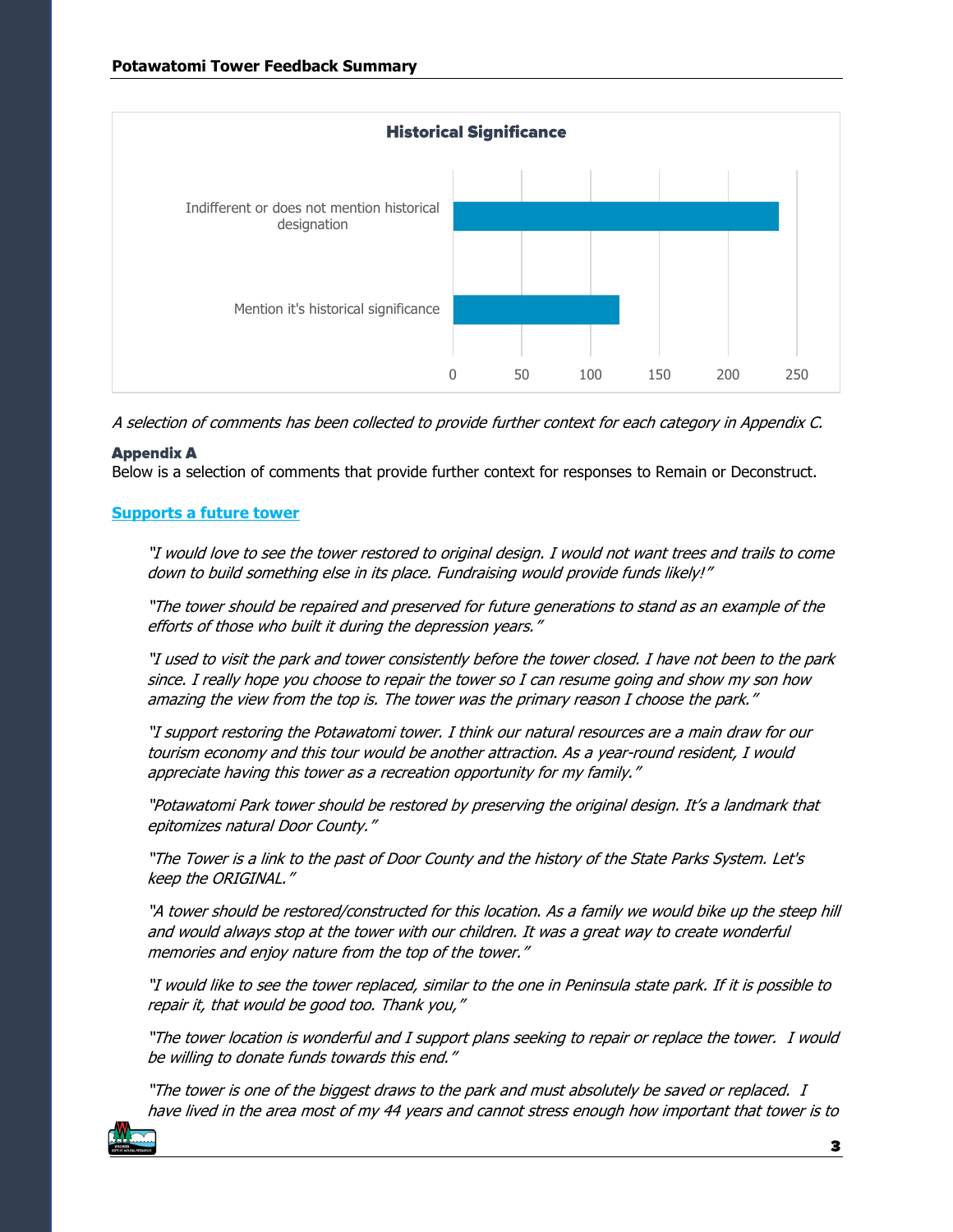the area. Also, its view is definitely better than the view from the new tower at Peninsula State Park. Please make sure we do not lose this important, beautiful, and impressive piece of infrastructure."

"Wisconsin would be wise to repair or rebuild the Potawatomi Tower at its current location for a variety of reasons. First, I have traveled to many of the other towers in Wisconsin, but Potawatomi, in my estimation, has the most beautiful panorama of them all. Secondly, I believe the economic draw from this State Park feature is grossly underestimated. Third, it is arguably the main reasons I visit Door County. I am sure others feel likewise. Since the state currently has a budget surplus, why not put some of that money towards replacing the Potawatomi Tower. It would be an investment in not only the Park, but also in the businesses of Door County, and a draw for the multitude of visitors that visit the area."

"I think the Potawatomi Tower should be demolished and a new tower should be constructed similar to what was done at Peninsula State Park. From a cost/funding perspective, I wouldn't object to a daily or annual park fee increase, but a little bird told me the state also has a budget surplus this year."

"I think it should be rebuilt. Many people come through the park to go to the tower. It is an attraction. Let's rebuild so it lasts a long time from here on out."

## **Supports Deconstruction**

Only one comment directly supported tearing the structure down.

"Tear it down or sell it to Door County & let their taxpayers REAP THE LARGE REWARDS FROM all the tourists \$\$\$ they will make from this. I would love to see the plan to make it accessible per the ADA specs & the extra cost."

### **Concerned about other issues in the park over the tower**

There were a few comments that addressed other concerns in the park as needing to take priority over saving the tower.

"It is unfortunate that a debate continues whether to spend thousands if not millions of dollars on an observation tower within a property that has failing roads, is understaffed, a garage as a makeshift Nature Center and an office/visitor's center that by the states own code would fall quite short. If the legislators and special interests involved were truly concerned about the property, park visitors, local economy and tourism they would see there are far greater needs within the property for funds that would reach a much larger number of users to Potawatomi State Park than the 'Tower'."

"I think COVID attendance numbers have proven that the park can sustain success without a tower but with it's many other features including the two overlooks that cover the same scenic views. Funding for a new tower could possibly cover all existing project proposals for the park and/or repair the horrendous roads. The park is more than just one feature and has been successful without the tower for 4 or 5 years now."

"Sending \$5 million on the tower is a poor use of taxpayer money. The Forest Products Lab is the foremost experts in woods and they have judged the structure beyond reasonable repair 4 years ago. It is safe to assume deterioration has advanced further in the past 4 years. The Sturgeon Bay Historical Society is a special interest group promoting tower repair. Their expert who says it can be

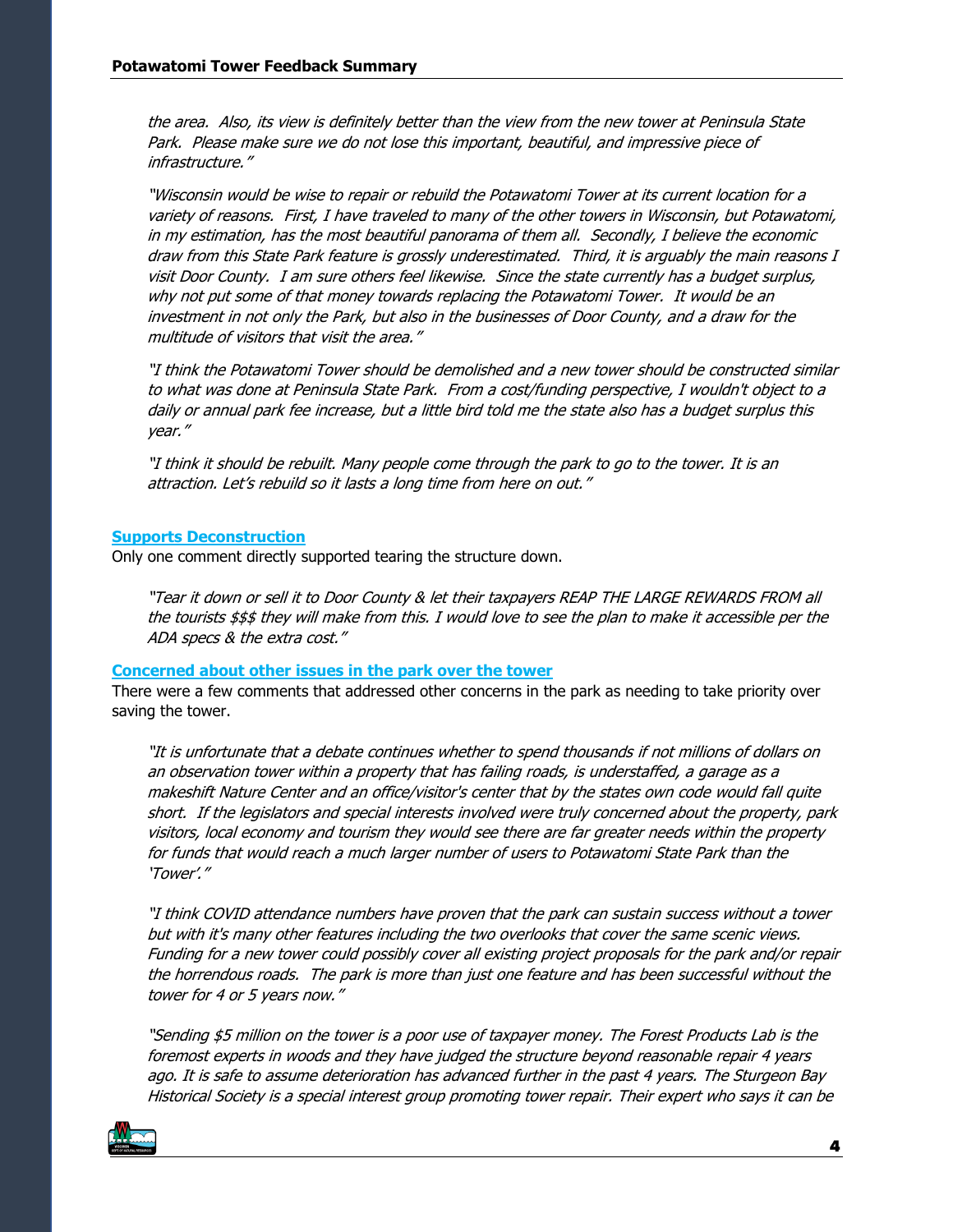repaired is also the company proposing to do the work, a real conflict of interest and not an independent engineering evaluation. This special interest group has not considered the needs of state parks which \$5 million of work on other park project would benefit. The roads in the parks are in horrible condition. Everybody uses them to access the parks. Potawatomi need shoreline repair, a nature center, camp site drainage and the list goes on. If the tower was repaired and brought up to ADA standards consider this, probably 1/3 of the public has a fear of height and will never ever want to climb it. In conclusion, demolish the and spend the \$5million on project the benefit a much greater number of people."

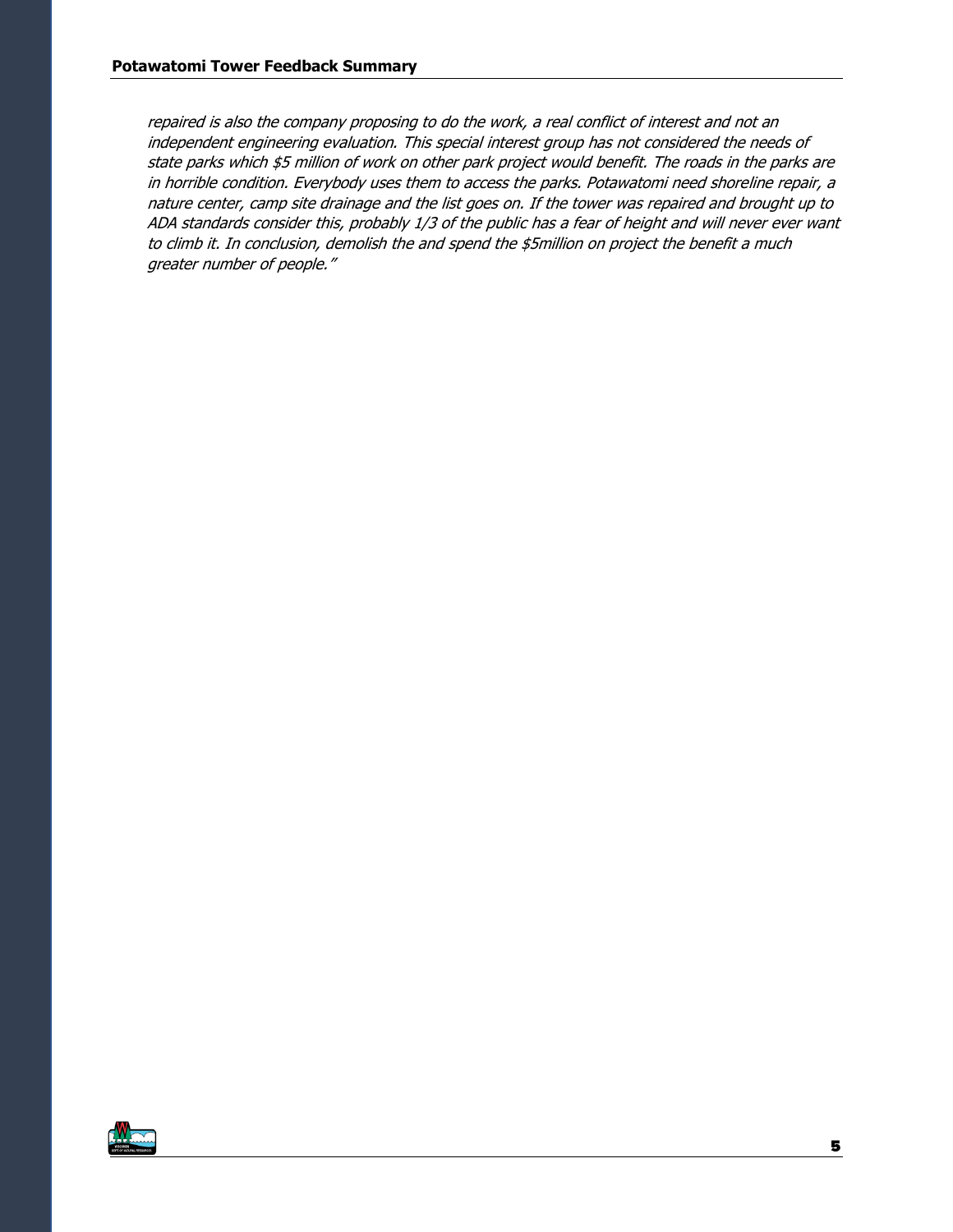### **Appendix B**

Below is a selection of comments that provide further context for responses on Accessibility.

## **Support Accessible Access (ADA)**

Comments regarding ADA support spanned from a desire to see a new tower built similar to the one at Peninsula to the possibility of repairing the tower as it stands but either providing an accessible option in some way or just maintaining it as a historical site.

"Please comply with ADA standards for the Potawatomi Tower. I'm a full-time wheelchair user and would love to have equal access to the tower."

"Please, please consider what it would mean to people with disabilities to have that recognized as a reason to repair/rebuild the tower as they have at Peninsula State Park so that those with disabilities can access it. If that isn't possible, please consider it becoming an historical site, however not repairing it, so that in fairness to everyone, no one can climb it. Or, if all else fails take it down completely. I truly hate to see that happen, but people with disabilities have long been in the shadows and not considered in making decisions like these. Please consider those people now."

"I think the Potawatomi Tower should be demolished and a new tower should be constructed similar to what was done at Peninsula State Park. From a cost/funding perspective, I wouldn't object to a daily or annual park fee increase, but a little bird told me the state also has a budget surplus this year."

"My wife and I always loved that tower, and the tower at peninsula state park for which I got engaged on 22 years ago. Now that we have a handicapped daughter, we love the new tower at Peninsula State park and would love to see the same done at Potawatomi State park. We enjoy all of the parks in Door County. And always donate to the efforts of improvements and beautifications."

"I think the tower should be upgraded and made handicapped accessible for ALL residents to enjoy."

"The Potawatomi State Park tower is iconic, historic and crucial for the complete and fulfilling experience this gem of a state park offers. It should be rebuilt so generations from near and far, able or disabled, can enjoy it as so many have in the past."

#### **Does not support ADA**

Comments that did not support ADA did so with the belief that because the structure is historic it does not need to conform to ADA standards or because there is an accessible tower available at Peninsula.

"Preserve the original tower. Do not make is handicap assessable. I have been to Peninsula's tower many times and have never seen a true handicapped person on it. It was a big waste of money and forest destruction."

"Restore and repair this historic tower to usable condition. There is already an ADA-accessible tower at Peninsula State Park"

"I would like to see the Observation Tower at Potawatomi preserved as a historical object. I'm glad that Peninsula has a new accessible tower. That park gets visited a LOT. Potawatomi is used much less so the DNR should preserve the historic tower."

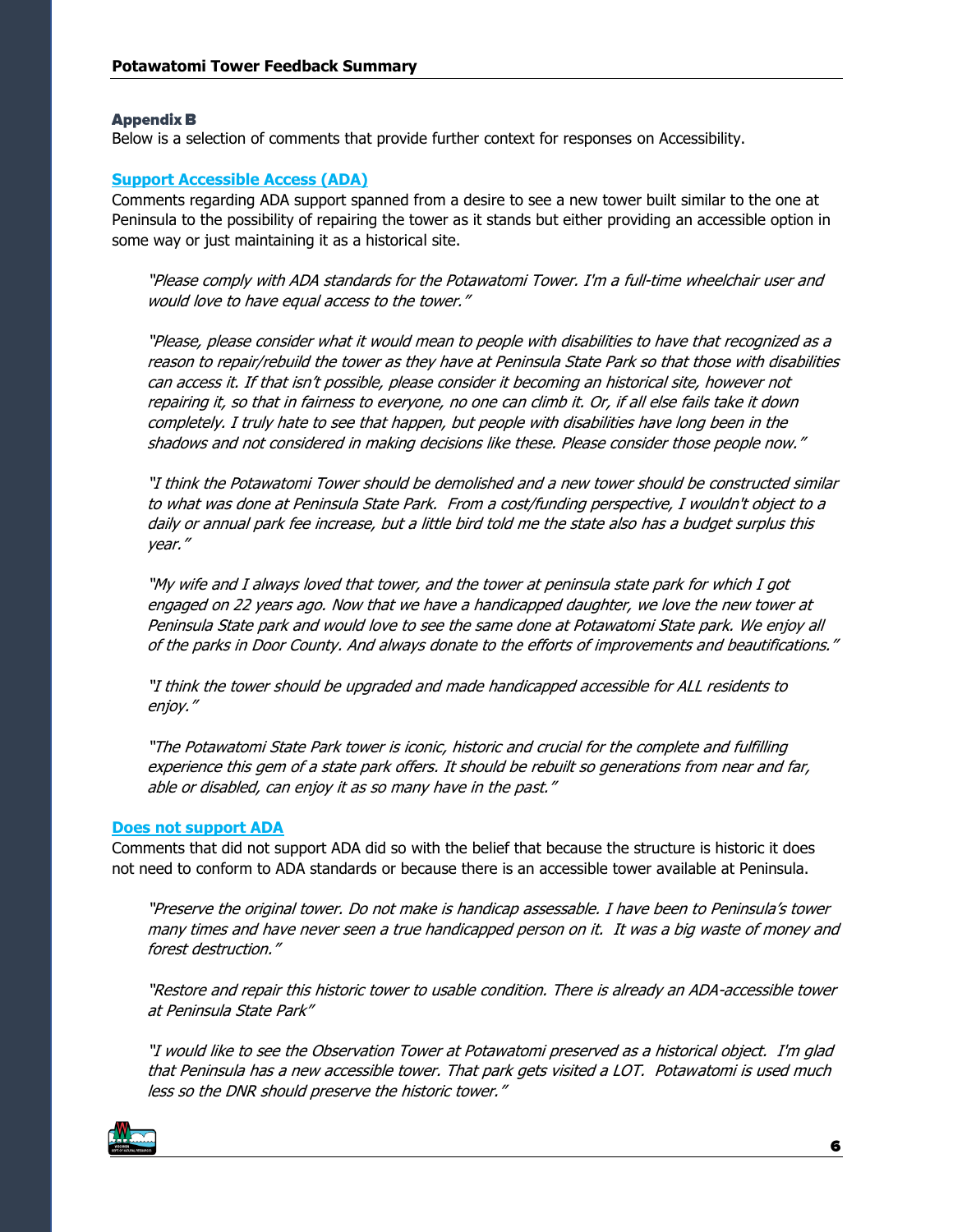"I am strongly in favor of securing an option to repair the existing tower to restore it to use by the public. I worked at Potawatomi Park as an LTE ranger in the late 70s and early 80s. I clearly recall the hundreds of visitors that came to the park for the primary purpose of seeing and climbing that famous tower. It was quite an attraction then, and has remained an attraction for visitors to the park. I now live in Sturgeon Bay within a short drive to the park and have remained a frequent park visitor. The tower has always been popular with visitors, even though some members of the visiting groups didn't feel they could climb that distance. That didn't stop them from cheering on the other members. I understand that the tower is not handicap accessible. Apparently they didn't worry about that back in the 1930s when it was built. But the historical significance remains. Construction under President Roosevelt's CCC program is a big deal in historical significance. It would be a true shame to destroy the tower for all because a very small minority aren't able to take full advantage of it. It is important that the tower retain its historical form so visitors can see how they built this almost 100 years ago."

"I understand the Potawatomi Tower is the first observation tower built in Wisconsin (1931) and was the model for those towers that came after, provides a beautiful view across Green bay, is as loved by thousands, on the national register of, historic places, and easy and inexpensive to repair for another 90 years (\$300,000)! As historic it is exempt from ADA standards but if altered to comply with ADA standards it loses its historic designation and costs millions to alter to comply with ADA! Please simply repair it as is for future generations to enjoy! Also, with modern video technology it can be made accessible to the handicapped to enjoy from the ground. (I also understand adding ADA ramps costs millions but actually only provides access to 30% of the handicapped)."

"Repair the tower. The historical context, location and view hold importance to so many people. Tearing the structure down is a disservice to the public. Building an entirely new structure which is ADA compliant is not a sustainable idea having surveyed the tower constructed at Peninsula State Park. Given the cold climate and harsh winters, the most sensible idea is to repair the existing structure and move on with it. Make a decision already."

"I urge that the tower is restored in the form that is was built. i.e. without access. To do otherwise dishonors its historical value."